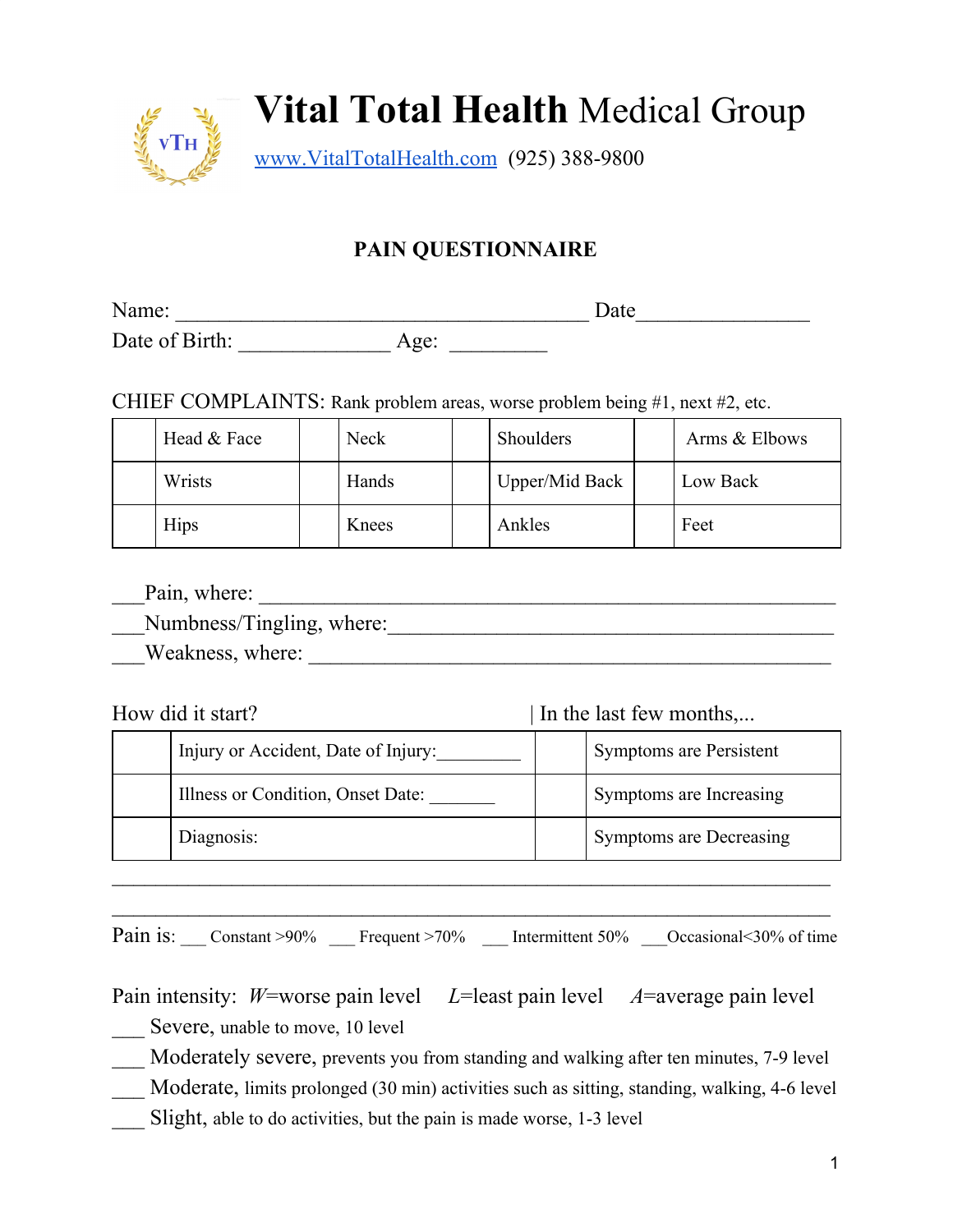Please draw your pain:



 $XXX =$  Sharp or Stabbing Pain //////// = Achy Pain  $OOO =$  Numbness or Tingling

| Pain is mainly in what areas?  |  |
|--------------------------------|--|
| DoesPain travel to any areas?  |  |
| Are any areas tender to touch? |  |

#### WHAT MAKES PROBLEM WORSE: (Please **Circle**)

| Sitting over<br>mın | Standing over<br>min              | Walking<br>min | Lying down   Coughing |  |
|---------------------|-----------------------------------|----------------|-----------------------|--|
| Lifting over        | lbs   Carrying over<br><b>lbs</b> | Bending        | Reaching              |  |

## WHAT MAKES PROBLEM BETTER: (Please **Circle**)

| Reclining | Sitting | Lying down |  |  | Walking with cane with walker   Exercise |  |
|-----------|---------|------------|--|--|------------------------------------------|--|
|-----------|---------|------------|--|--|------------------------------------------|--|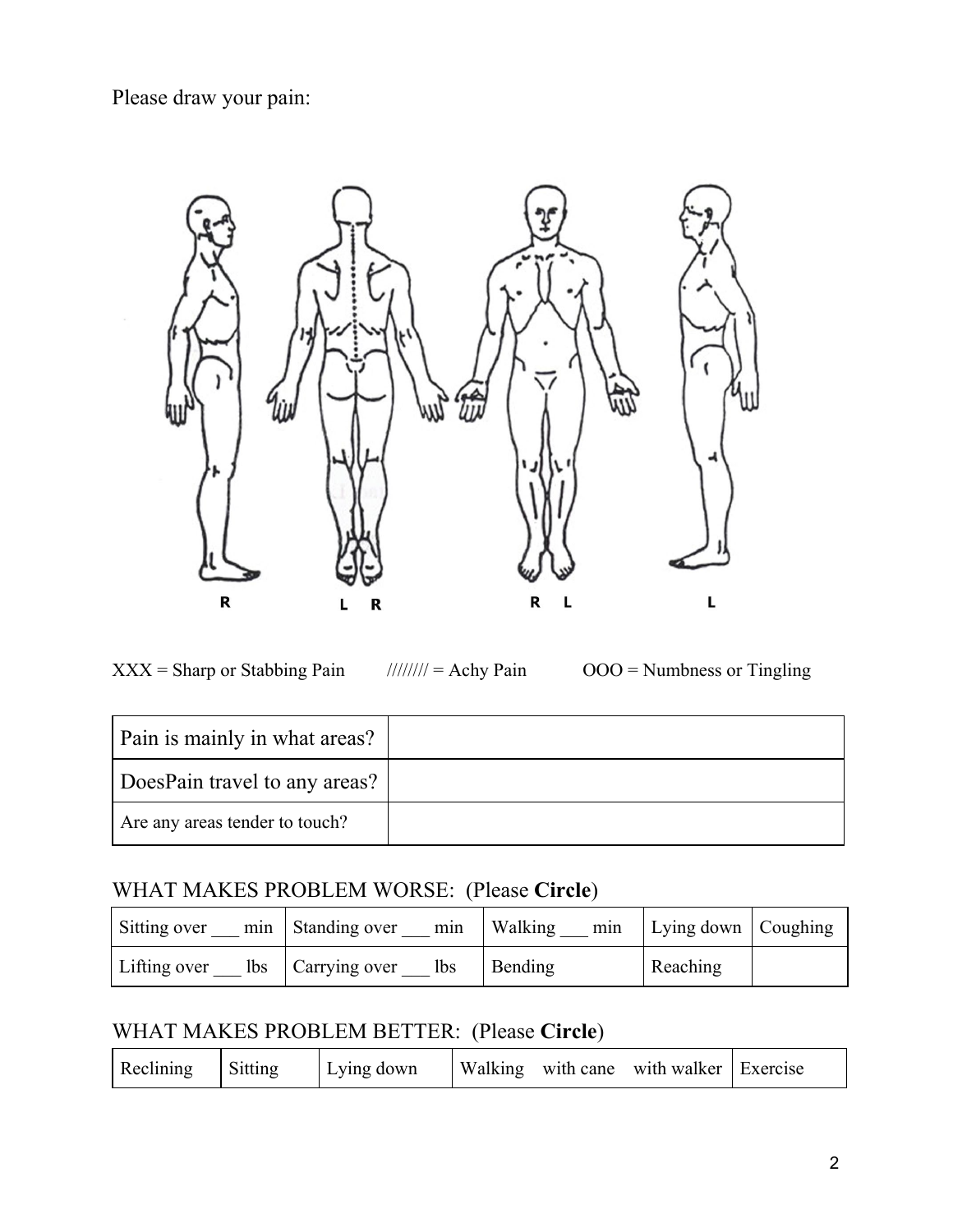| Yes | N <sub>0</sub> | STUDY Year | Findings |
|-----|----------------|------------|----------|
|     |                | Labs       |          |
|     |                | X-rays     |          |
|     |                | <b>MRI</b> |          |
|     |                | <b>EMG</b> |          |

### PRIOR WORK UP FOR PRESENTING PROBLEM: Have you had--

### PRIOR TREATMENT FOR PRESENT PROBLEM: Have you had--

| Yes | N <sub>o</sub> | <b>TREATMENT</b>         | Date MM/YYYY | Did it help? |
|-----|----------------|--------------------------|--------------|--------------|
|     |                | Physical Therapy         |              |              |
|     |                | Exercise                 |              |              |
|     |                | Biofeedback              |              |              |
|     |                | Chiropractic             |              |              |
|     |                | TNS or TENS              |              |              |
|     |                | Acupuncture              |              |              |
|     |                | Psychotherapy            |              |              |
|     |                | Injection-Trigger Point  |              |              |
|     |                | Injection-Joint          |              |              |
|     |                | Injection-Epidural/Facet |              |              |
|     |                | Injection-PRP/Stem cells |              |              |
|     |                | Surgery                  |              |              |
|     |                | Stimulator               |              |              |
|     |                | Medications              |              |              |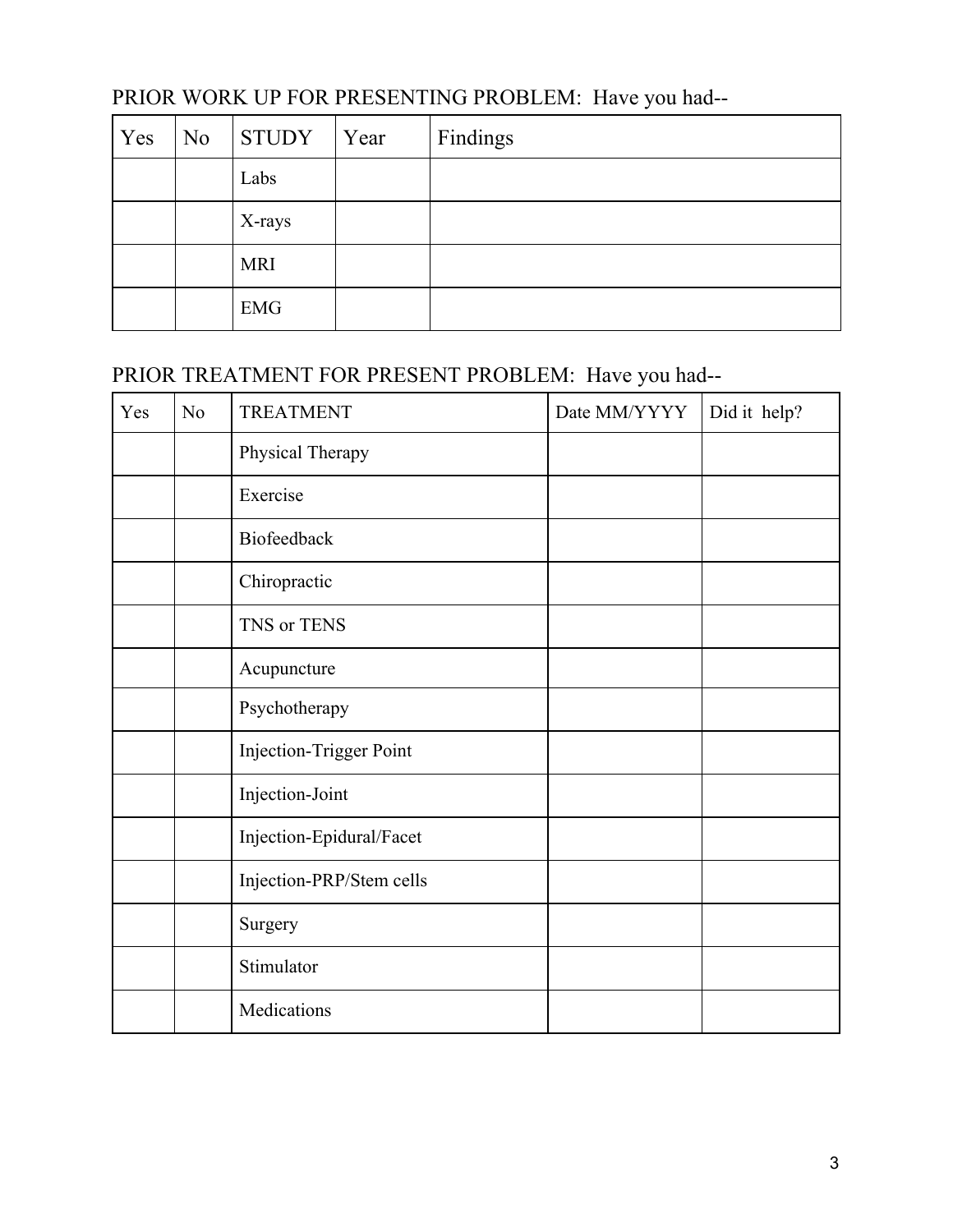## Prior Health Care Providers, City:

| Primary Care Physician             |  |
|------------------------------------|--|
| Pain Management Physician          |  |
| Medical Specialist/Surgeon         |  |
| Chiropractor                       |  |
| Acupuncturist / Physical Therapist |  |

#### OTHER PAST INJURIES:

| Date | Injury |
|------|--------|
|      |        |
|      |        |

### PAST MEDICAL HISTORY: Medical problems being treated *now* or in the *past*.

| <b>Seizures</b> | <b>Stroke</b>    | Glaucoma          | <b>Thyroid Disease</b> |
|-----------------|------------------|-------------------|------------------------|
| <b>Diabetes</b> | Hypertension     | High Cholesterol  | <b>Heart Disease</b>   |
| Arrhythmia      | <b>COPD</b>      | Asthma            | Gastritis PUD GERD     |
| Pancreatitis    | Hepatitis        | Kidney Disease    | Genital: Prostate      |
| Genital: Gyn    | <b>Arthritis</b> | Chronic Infection | Cancer                 |
| Addiction       | Depression       | Anxiety           | <b>Stress</b>          |
| <b>ADHD</b>     |                  |                   |                        |

#### PAST SURGERIES:

| $\mid$ mm/yyyy | Operation | Did it help? |
|----------------|-----------|--------------|
|                |           |              |
|                |           |              |
|                |           |              |
|                |           |              |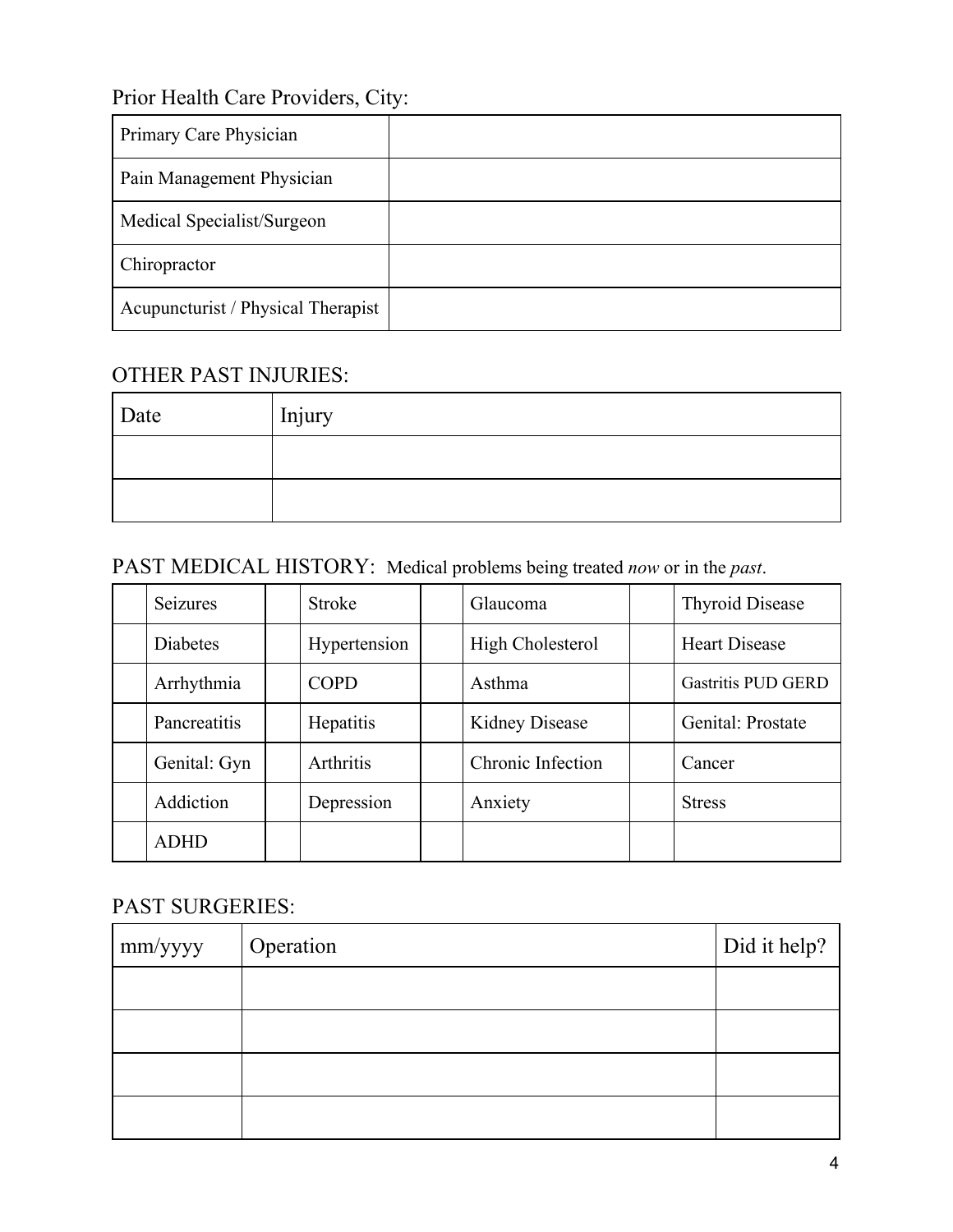| Yes | No | Disease                    | Please circle                   |
|-----|----|----------------------------|---------------------------------|
|     |    | <b>Thyroid Problems</b>    | Mother Father Siblings Children |
|     |    | Diabetes                   | Mother Father Siblings Children |
|     |    | <b>High Blood Pressure</b> | Mother Father Siblings Children |
|     |    | <b>Heart Disease</b>       | Mother Father Siblings Children |
|     |    | <b>Stroke</b>              | Mother Father Siblings Children |
|     |    | Arthritis                  | Mother Father Siblings Children |
|     |    | Autoimmune Disease         | Mother Father Siblings Children |
|     |    | Cancer                     | Mother Father Siblings Children |
|     |    | Addiction                  | Mother Father Siblings Children |
|     |    | Depression Psych           | Mother Father Siblings Children |

### FAMILY HISTORY: (Does any family members suffer from?)

# SOCIAL HISTORY: (Please **Circle** all that apply)

| Never smoked                              | Quit smoking | Smoker                            | Recreational drugs   |
|-------------------------------------------|--------------|-----------------------------------|----------------------|
| No Alcohol                                | Quit Alcohol | Social Alcohol                    | Daily Alcohol        |
| Single                                    | Married      | Divorced                          | Have Children        |
| High School Degree                        | Some College | College Graduate                  | Post-graduate degree |
| Employed                                  | Retired      | Unemployed                        | On State Disability  |
| On Work Comp Disability- - Temp-Permanent |              | On Social Security Disability for |                      |

### ALLERGIES TO DRUGS OR ANESTHESIA:

| List drug, or write None | Reaction (Rash, swelling, shortness of breath) |
|--------------------------|------------------------------------------------|
|                          |                                                |
|                          |                                                |
|                          |                                                |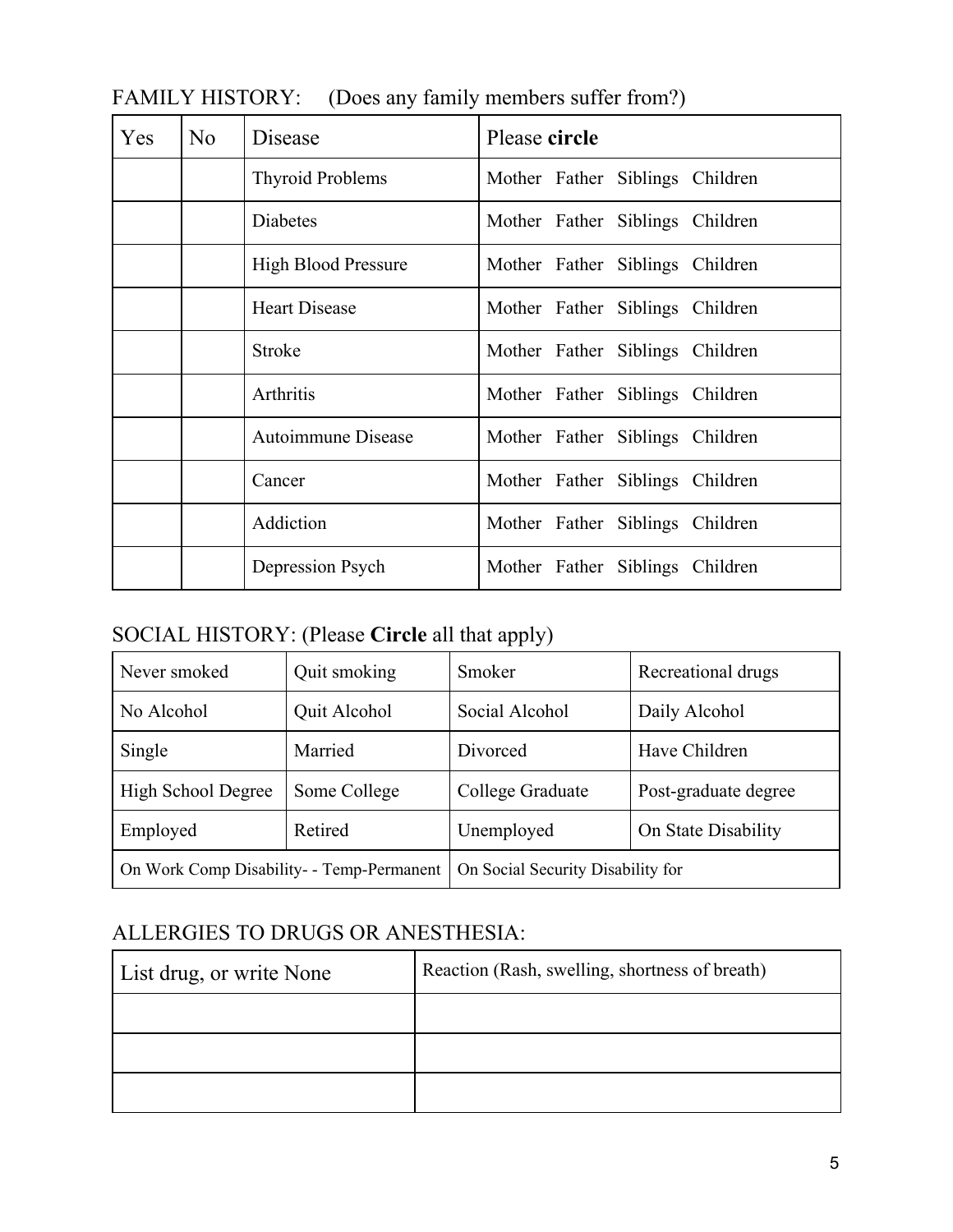| PRESENT MEDICATIONS: Please list presently prescribed medications |  |  |
|-------------------------------------------------------------------|--|--|
|-------------------------------------------------------------------|--|--|

| Drug | mg | How often<br>$\,$ a $\rm day?$ | Prescribing Physician | For what condition |
|------|----|--------------------------------|-----------------------|--------------------|
|      |    |                                |                       |                    |
|      |    |                                |                       |                    |
|      |    |                                |                       |                    |
|      |    |                                |                       |                    |
|      |    |                                |                       |                    |
|      |    |                                |                       |                    |
|      |    |                                |                       |                    |
|      |    |                                |                       |                    |
|      |    |                                |                       |                    |
|      |    |                                |                       |                    |
|      |    |                                |                       |                    |
|      |    |                                |                       |                    |
|      |    |                                |                       |                    |
|      |    |                                |                       |                    |

# What medications have you tried in the past for pain?

| Drug | Strength | Did it help? Yes/No | Any side-effects? |
|------|----------|---------------------|-------------------|
|      |          |                     |                   |
|      |          |                     |                   |
|      |          |                     |                   |
|      |          |                     |                   |
|      |          |                     |                   |